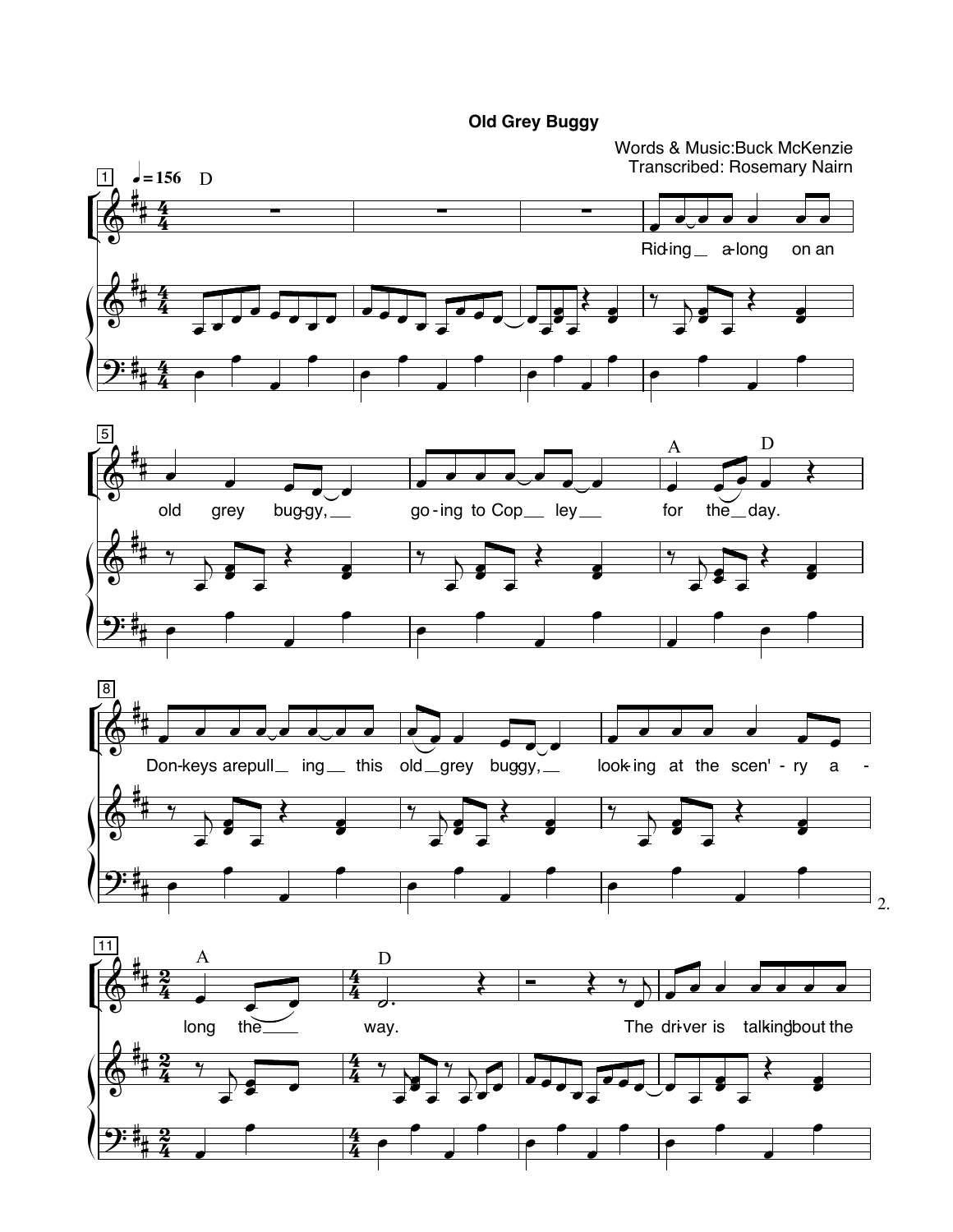







2.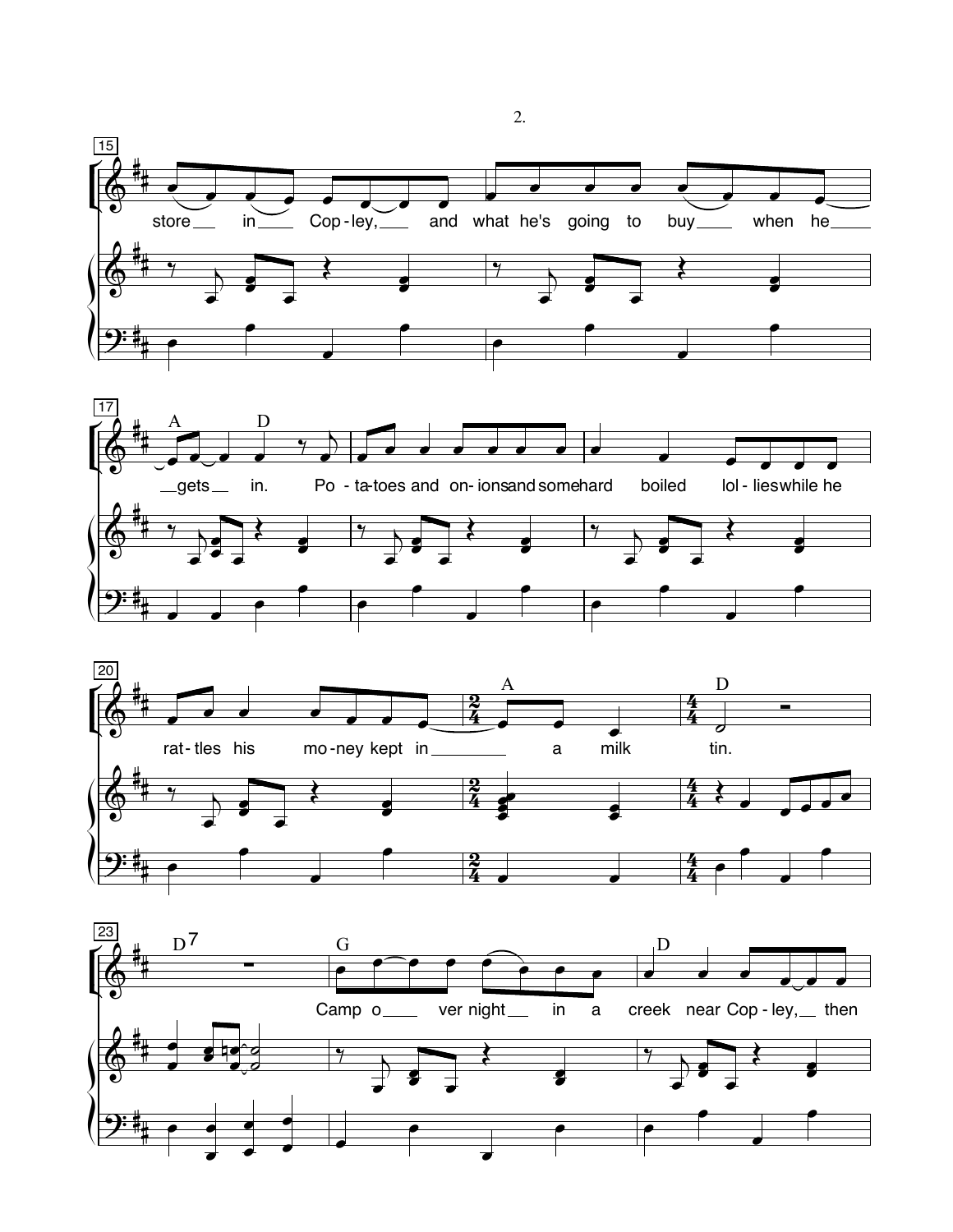





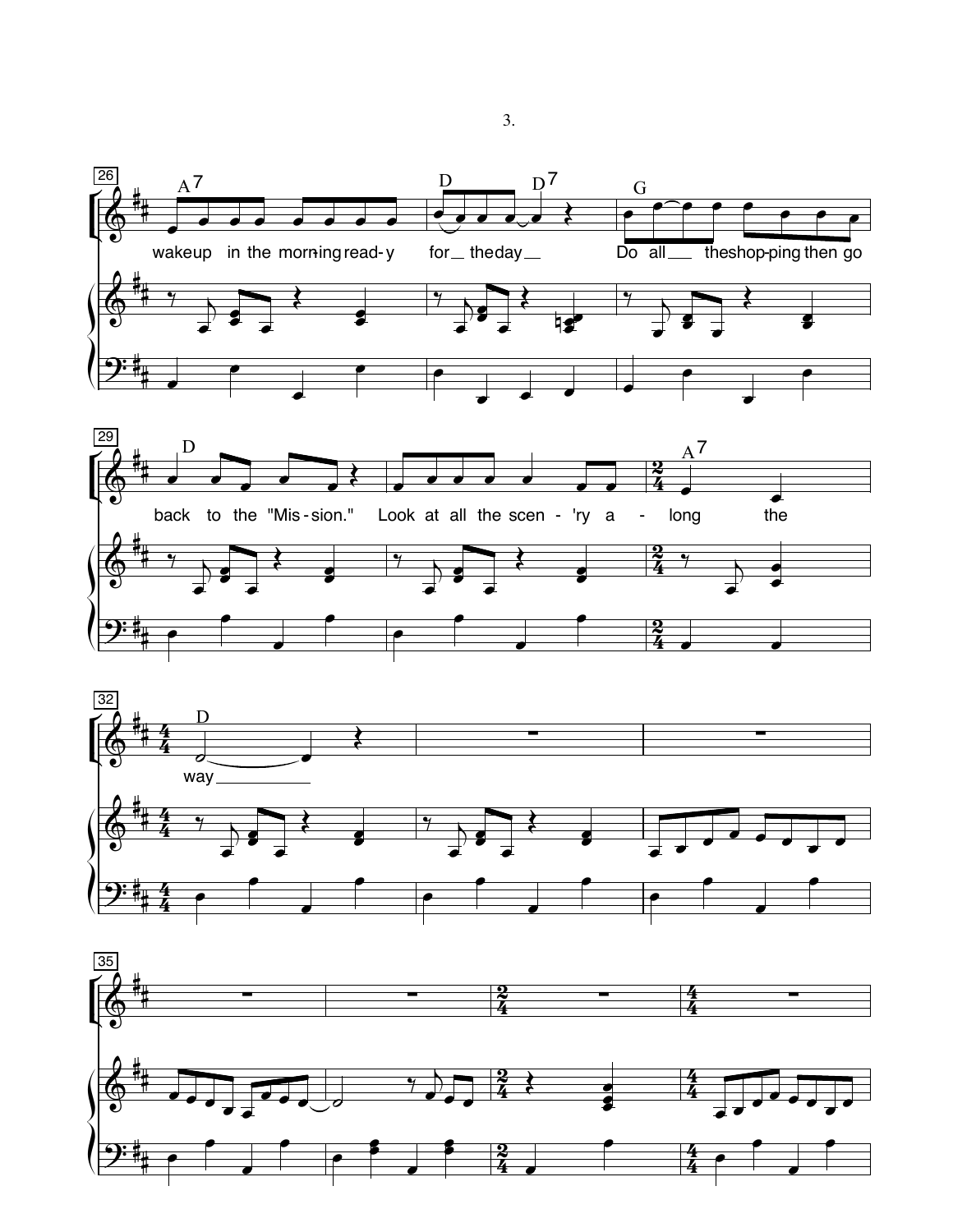







 $\overline{4}$ .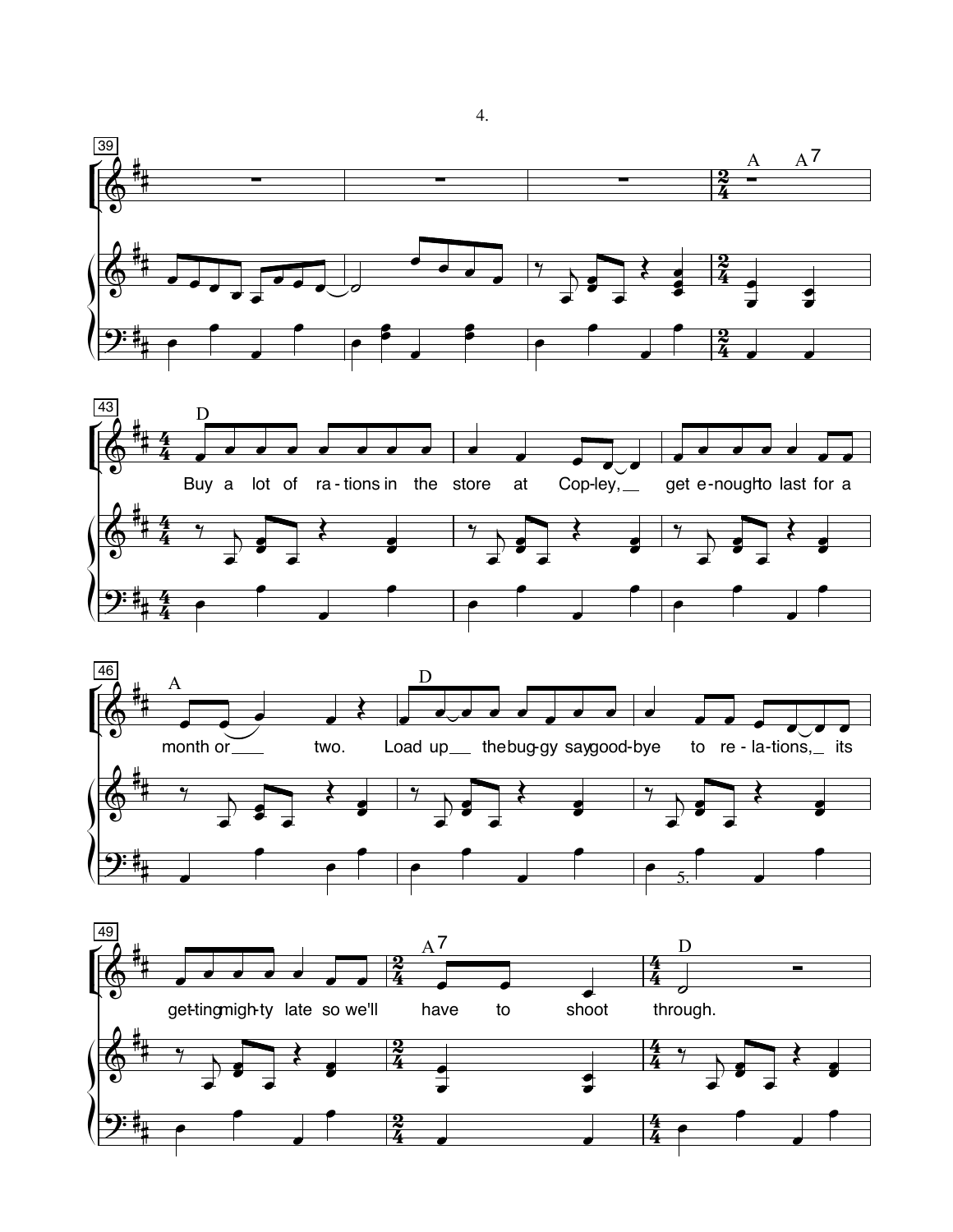







5.